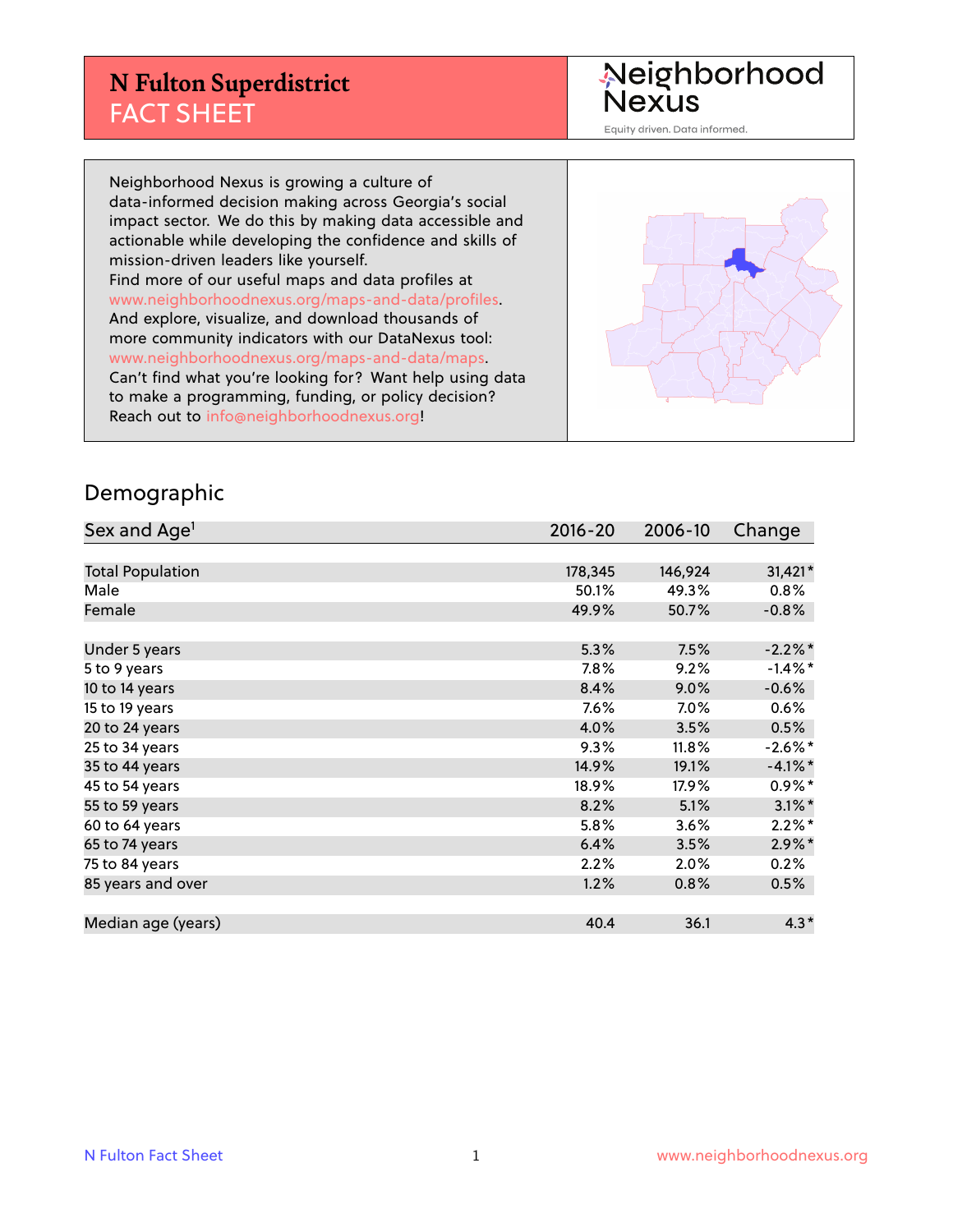# Demographic, continued...

| Race <sup>2</sup>                                            | $2016 - 20$     | 2006-10         | Change      |
|--------------------------------------------------------------|-----------------|-----------------|-------------|
| <b>Total population</b>                                      | 178,345         | 146,924         | 31,421*     |
| One race                                                     | 96.2%           | 98.3%           | $-2.1\%$ *  |
| White                                                        | 61.1%           | 70.8%           | $-9.7%$ *   |
| <b>Black or African American</b>                             | 11.2%           | 9.9%            | 1.3%        |
| American Indian and Alaska Native                            | 0.2%            | 0.1%            | 0.1%        |
| Asian                                                        | 22.2%           | 15.7%           | $6.6\%$ *   |
| Native Hawaiian and Other Pacific Islander                   | 0.0%            | 0.2%            | $-0.1%$     |
| Some other race                                              | 1.4%            | 1.6%            | $-0.1%$     |
| Two or more races                                            | 3.8%            | 1.7%            | $2.1\%$ *   |
| Race alone or in combination with other race(s) <sup>3</sup> | $2016 - 20$     | 2006-10         | Change      |
| Total population                                             | 178,345         | 146,924         | 31,421*     |
| White                                                        | 64.4%           | 72.2%           | $-7.8%$ *   |
| <b>Black or African American</b>                             | 12.7%           | 10.5%           | $2.2\%$ *   |
| American Indian and Alaska Native                            | 0.4%            | 0.5%            | $-0.1%$     |
| Asian                                                        | 23.7%           | 16.4%           | $7.2\%$ *   |
| Native Hawaiian and Other Pacific Islander                   | 0.2%            | 0.3%            | $-0.1%$     |
| Some other race                                              | 2.8%            | 1.9%            | $0.9\%$ *   |
|                                                              |                 |                 |             |
| Hispanic or Latino and Race <sup>4</sup>                     | $2016 - 20$     | 2006-10         | Change      |
| Total population                                             | 178,345         | 146,924         | 31,421*     |
| Hispanic or Latino (of any race)                             | 7.2%            | 6.9%            | 0.3%        |
| Not Hispanic or Latino                                       | 92.8%           | 93.1%           | $-0.3%$     |
| White alone                                                  | 56.2%           | 65.5%           | $-9.2%$     |
| Black or African American alone                              | 10.7%           | 9.8%            | 0.9%        |
| American Indian and Alaska Native alone                      | 0.1%            | 0.1%            | 0.1%        |
| Asian alone                                                  | 22.2%           | 15.7%           | $6.5%$ *    |
| Native Hawaiian and Other Pacific Islander alone             | 0.0%            | 0.2%            | $-0.2%$     |
| Some other race alone                                        | 1.0%            | 0.4%            | $0.7%$ *    |
| Two or more races                                            | 2.4%            | 1.5%            | $0.9\%*$    |
| U.S. Citizenship Status <sup>5</sup>                         | 2016-20         | 2006-10         | Change      |
| Foreign-born population                                      |                 |                 | 16,617*     |
| Naturalized U.S. citizen                                     | 48,669<br>49.0% | 32,052<br>35.8% | 13.2%*      |
| Not a U.S. citizen                                           | 51.0%           | 64.2%           | $-13.2\%$ * |
|                                                              |                 |                 |             |
| Citizen, Voting Age Population <sup>6</sup>                  | $2016 - 20$     | 2006-10         | Change      |
| Citizen, 18 and over population                              | 110,108         | 83,915          | 26,193*     |
| Male                                                         | 48.3%           | 47.5%           | 0.7%        |
| Female                                                       | 51.7%           | 52.5%           | $-0.7%$     |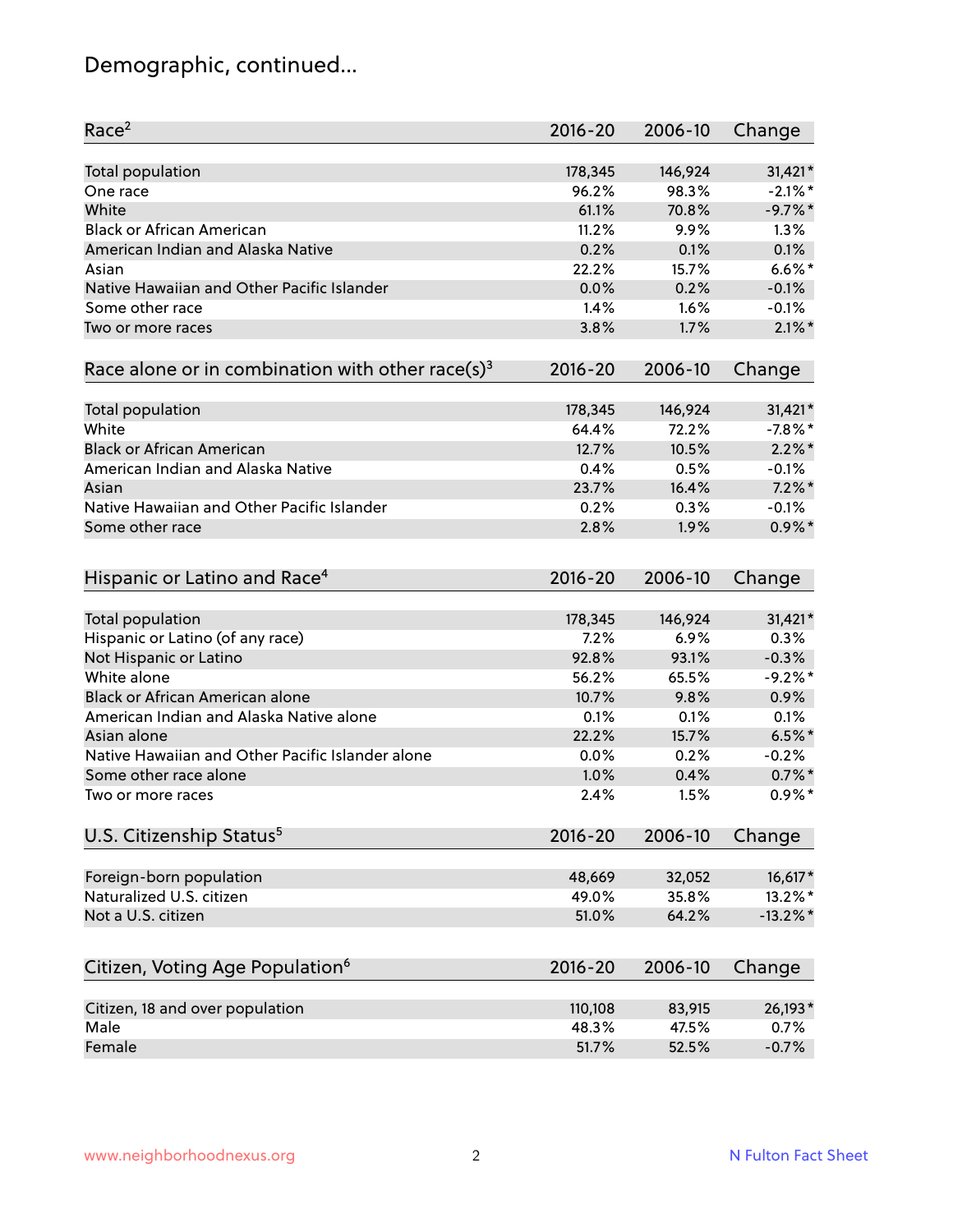#### Economic

| Income <sup>7</sup>                                 | 2016-20     | 2006-10 | Change     |
|-----------------------------------------------------|-------------|---------|------------|
|                                                     |             |         |            |
| All households                                      | 62,093      | 51,537  | 10,556*    |
| Less than \$10,000                                  | 2.5%        | 2.3%    | 0.2%       |
| \$10,000 to \$14,999                                | 1.2%        | 1.5%    | $-0.4%$    |
| \$15,000 to \$24,999                                | 3.2%        | 4.0%    | $-0.8%$    |
| \$25,000 to \$34,999                                | 3.9%        | 4.8%    | $-1.0%$    |
| \$35,000 to \$49,999                                | 7.0%        | 7.7%    | $-0.7%$    |
| \$50,000 to \$74,999                                | 10.6%       | 16.0%   | $-5.5%$ *  |
| \$75,000 to \$99,999                                | 10.5%       | 12.0%   | $-1.5%$ *  |
| \$100,000 to \$149,999                              | 17.9%       | 22.4%   | $-4.6\%$ * |
| \$150,000 to \$199,999                              | 14.0%       | 12.6%   | $1.4\%$ *  |
| \$200,000 or more                                   | 29.3%       | 16.4%   | 12.8%*     |
| Median household income (dollars)                   | 127,665     | 102,927 | 24,738*    |
| Mean household income (dollars)                     | 170,071     | 128,476 | 41,594*    |
| With earnings                                       | 89.7%       | 91.8%   | $-2.1\%$ * |
| Mean earnings (dollars)                             | 168,152     | 125,781 | 42,371*    |
| <b>With Social Security</b>                         | 17.3%       | 12.0%   | $5.3\%$ *  |
| Mean Social Security income (dollars)               | 22,851      | 17,631  | $5,220*$   |
| With retirement income                              | 14.3%       | 9.5%    | 4.7%*      |
| Mean retirement income (dollars)                    | 30,139      | 29,899  | 239        |
| With Supplemental Security Income                   | 1.5%        | 0.8%    | 0.7%       |
| Mean Supplemental Security Income (dollars)         | 3,495       | 9,467   | $-5,972$   |
| With cash public assistance income                  | 1.3%        | 0.8%    | 0.5%       |
| Mean cash public assistance income (dollars)        | $\mathbf 0$ | 5,102   | $-5,102$   |
| With Food Stamp/SNAP benefits in the past 12 months | 2.1%        | 1.1%    | $1.0\%$ *  |
|                                                     |             |         |            |
| Families                                            | 48,312      | 39,728  | 8,584*     |
| Less than \$10,000                                  | 1.3%        | 1.7%    | $-0.5%$    |
| \$10,000 to \$14,999                                | 0.7%        | $0.8\%$ | $-0.1%$    |
| \$15,000 to \$24,999                                | 2.8%        | 3.3%    | $-0.4%$    |
| \$25,000 to \$34,999                                | 2.7%        | 3.6%    | $-1.0%$    |
| \$35,000 to \$49,999                                | 4.8%        | 4.8%    | $-0.0%$    |
| \$50,000 to \$74,999                                | 8.9%        | 13.5%   | $-4.6\%$ * |
| \$75,000 to \$99,999                                | 9.5%        | 11.8%   | $-2.2\%$ * |
| \$100,000 to \$149,999                              | 18.8%       | 25.0%   | $-6.2%$ *  |
| \$150,000 to \$199,999                              | 15.9%       | 15.4%   | 0.5%       |
| \$200,000 or more                                   | 34.7%       | 20.1%   | 14.6%*     |
| Median family income (dollars)                      | 151,918     | 118,755 | 33,164*    |
| Mean family income (dollars)                        | 191,058     | 145,028 | 46,031*    |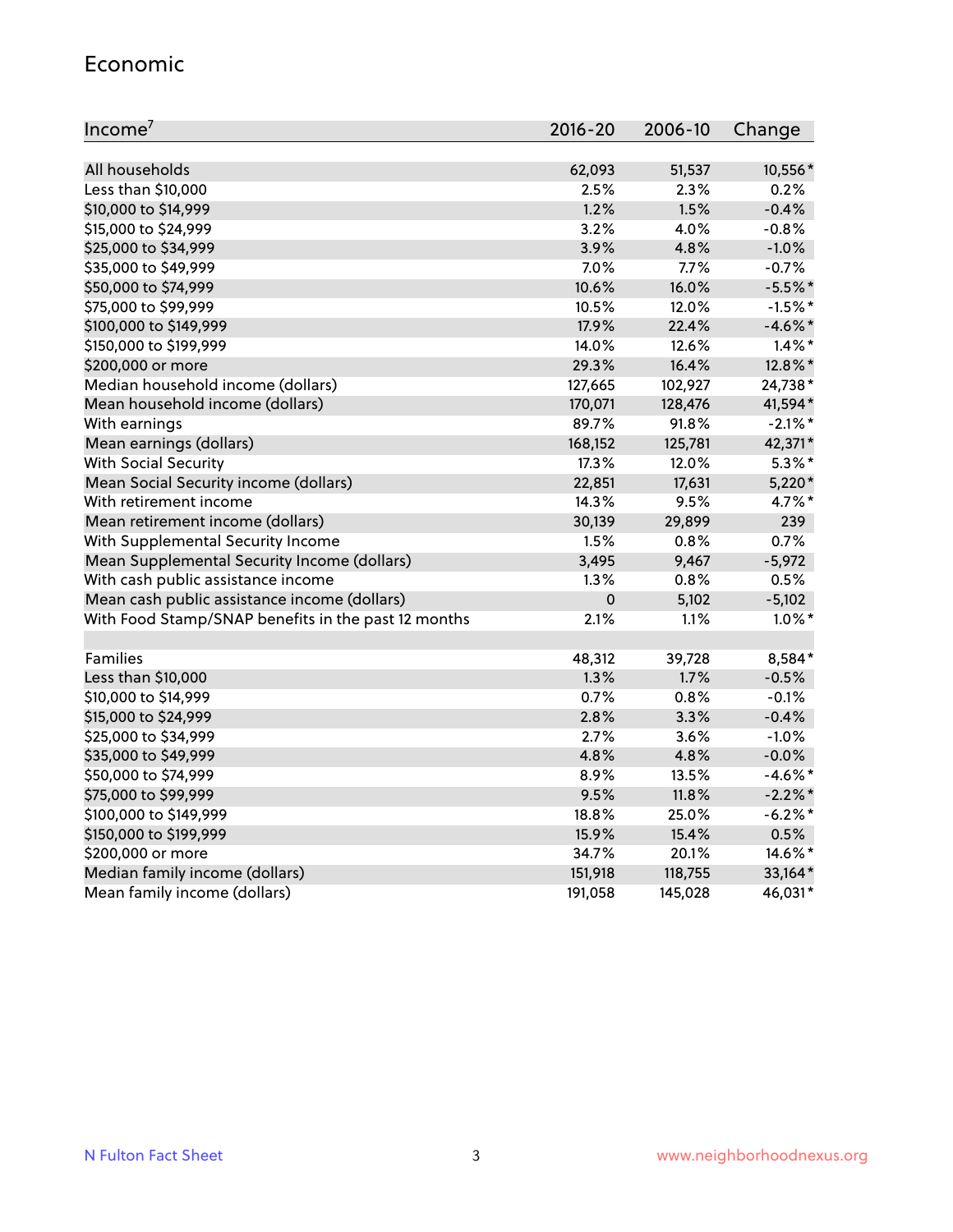## Economic, continued...

| Income, continued <sup>8</sup>                                        | $2016 - 20$ | 2006-10 | Change             |
|-----------------------------------------------------------------------|-------------|---------|--------------------|
|                                                                       |             |         |                    |
| Nonfamily households                                                  | 13,781      | 11,809  | 1,972*             |
| Median nonfamily income (dollars)                                     | 67,702      | 56,806  | 10,896*            |
| Mean nonfamily income (dollars)                                       | 91,254      | 70,097  | $21,157*$          |
| Median earnings for workers (dollars)                                 | 63,678      | 53,342  | 10,336*            |
| Median earnings for male full-time, year-round workers                | (X)         | 90,962  | $(X)$ <sup>+</sup> |
| (dollars)                                                             |             |         |                    |
| Median earnings for female full-time, year-round workers<br>(dollars) | 67,718      | 51,964  | 15,755*            |
| Per capita income (dollars)                                           | 60,225      | 45,627  | 14,598*            |
|                                                                       |             |         |                    |
| Families and People Below Poverty Level <sup>9</sup>                  | 2016-20     | 2006-10 | Change             |
|                                                                       |             |         |                    |
| <b>All families</b>                                                   | 3.3%        | 4.1%    | $-0.8%$            |
| With related children under 18 years                                  | 3.6%        | 5.6%    | $-1.9%$            |
| With related children under 5 years only                              | 2.6%        | 5.6%    | $-3.1%$            |
| Married couple families                                               | 2.2%        | 2.2%    | $-0.0%$            |
| With related children under 18 years                                  | 1.6%        | 2.8%    | $-1.2%$            |
| With related children under 5 years only                              | 2.7%        | 2.2%    | 0.5%               |
| Families with female householder, no husband present                  | 11.4%       | 20.1%   | $-8.8%$            |
| With related children under 18 years                                  | 13.6%       | 22.9%   | $-9.3%$            |
| With related children under 5 years only                              | 0.0%        | 26.7%   | $-26.7%$           |
| All people                                                            | 4.3%        | 4.9%    | $-0.6%$            |
| Under 18 years                                                        | 4.1%        | 6.5%    | $-2.5%$            |
| Related children under 18 years                                       | 3.9%        | 6.4%    | $-2.5%$ *          |
| Related children under 5 years                                        | 3.4%        | 8.8%    | $-5.4%$            |
| Related children 5 to 17 years                                        | 4.0%        | 5.7%    | $-1.7%$            |
| 18 years and over                                                     | 4.4%        | 4.2%    | 0.2%               |
| 18 to 64 years                                                        | 4.4%        | 4.2%    | 0.2%               |
| 65 years and over                                                     | 4.8%        | 4.3%    | 0.5%               |
|                                                                       |             |         |                    |
| People in families                                                    | 3.5%        | 4.5%    | $-1.0%$            |
| Unrelated individuals 15 years and over                               | 11.4%       | 8.6%    | 2.8%               |
|                                                                       |             |         |                    |
| Non-Hispanic white people                                             | 3.7%        | 2.2%    | $1.6\%$ *          |
| Black or African-American people                                      | 6.5%        | 12.3%   | $-5.7%$            |
| Asian people                                                          | 3.5%        | 5.6%    | $-2.2%$            |
| Hispanic or Latino people                                             | 8.4%        | 17.5%   | $-9.2%$            |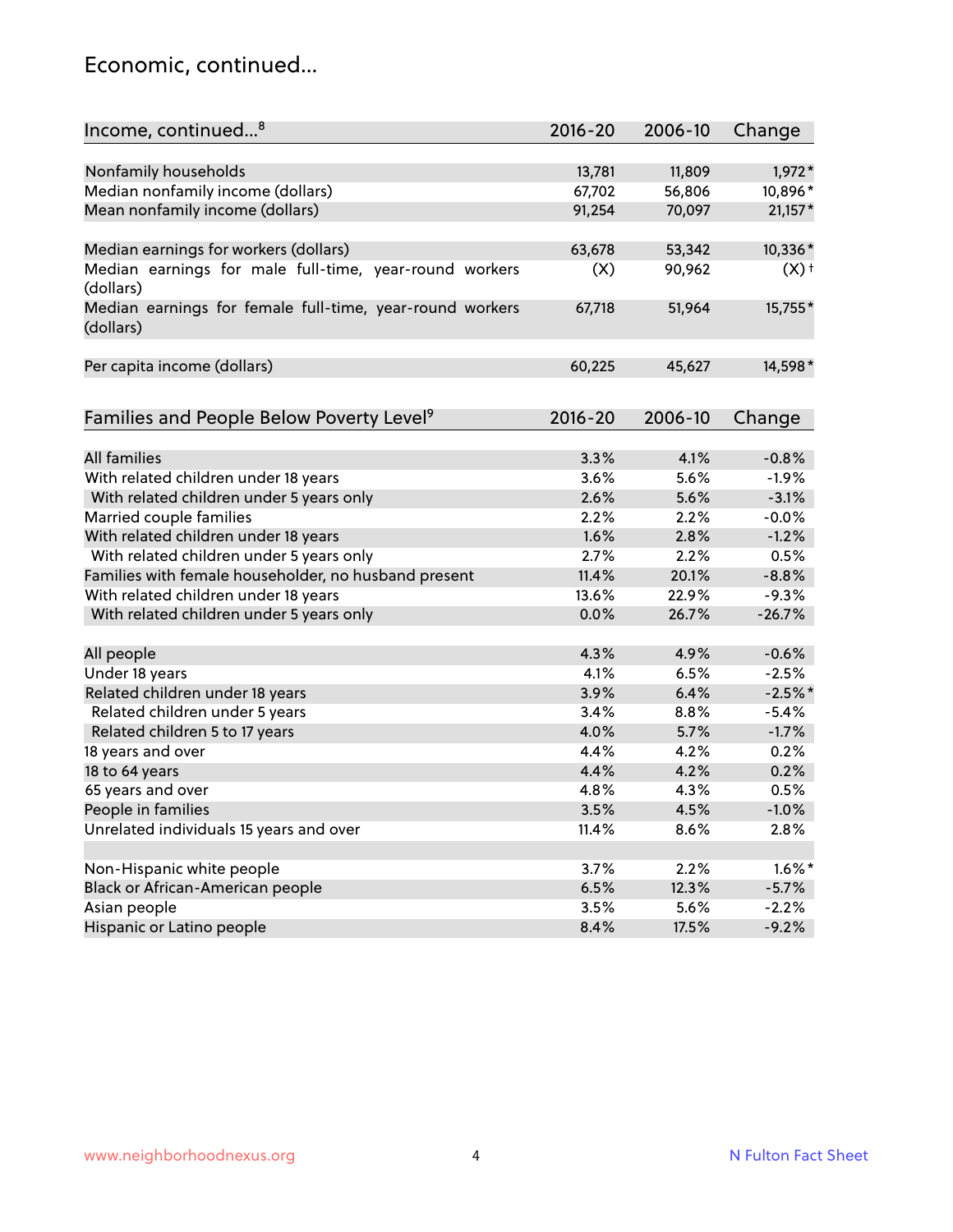# Employment

| Employment Status <sup>10</sup>                                                               | $2016 - 20$ | 2006-10 | Change       |
|-----------------------------------------------------------------------------------------------|-------------|---------|--------------|
|                                                                                               |             |         |              |
| Population 16 years and over                                                                  | 137,102     | 106,453 | 30,649*      |
| In labor force                                                                                | 70.2%       | 72.4%   | $-2.1%$      |
| Civilian labor force                                                                          | 70.2%       | 72.4%   | $-2.2%$      |
| Employed                                                                                      | 67.1%       | 68.3%   | $-1.3%$      |
| Unemployed                                                                                    | 3.1%        | 4.0%    | $-0.9%$      |
| <b>Armed Forces</b>                                                                           | 0.0%        | 0.0%    | 0.0%         |
| Not in labor force                                                                            | 29.8%       | 27.6%   | 2.1%         |
| Civilian labor force                                                                          | 96,228      | 77,027  | 19,201*      |
| <b>Unemployment Rate</b>                                                                      | 4.5%        | 5.6%    | $-1.1%$      |
|                                                                                               |             |         |              |
| Females 16 years and over                                                                     | 70,093      | 54,912  | $15,181*$    |
| In labor force                                                                                | 61.5%       | 61.9%   | $-0.4%$      |
| Civilian labor force                                                                          | 61.5%       | 61.9%   | $-0.5%$      |
| Employed                                                                                      | 58.6%       | 57.8%   | 0.8%         |
|                                                                                               |             |         |              |
| Own children of the householder under 6 years                                                 | 11,132      | 13,247  | $-2,115*$    |
| All parents in family in labor force                                                          | 54.0%       | 56.1%   | $-2.1%$      |
| Own children of the householder 6 to 17 years                                                 | 35,726      | 31,877  | 3,849*       |
| All parents in family in labor force                                                          | 67.1%       | 62.8%   | 4.3%         |
|                                                                                               |             |         |              |
| Industry <sup>11</sup>                                                                        | $2016 - 20$ | 2006-10 | Change       |
|                                                                                               |             |         |              |
| Civilian employed population 16 years and over                                                | 91,942      | 72,730  | 19,212*      |
| Agriculture, forestry, fishing and hunting, and mining                                        | 0.1%        | 0.2%    | $-0.1%$      |
| Construction                                                                                  | 3.0%        | 4.2%    | $-1.2\%$ *   |
| Manufacturing                                                                                 | 8.6%        | 8.9%    | $-0.3%$      |
| Wholesale trade                                                                               | 4.8%        | 5.0%    | $-0.3%$      |
| Retail trade                                                                                  | 10.1%       | 9.1%    | 1.0%<br>0.1% |
| Transportation and warehousing, and utilities<br>Information                                  | 3.7%        | 3.6%    |              |
|                                                                                               | 5.0%        | 6.3%    | $-1.3\%$ *   |
| Finance and insurance, and real estate and rental and leasing                                 | 11.2%       | 12.2%   | $-0.9\%$     |
| Professional, scientific, and management, and administrative<br>and waste management services | 24.9%       | 22.2%   | $2.6\%$ *    |
| Educational services, and health care and social assistance                                   | 16.2%       | 15.6%   | 0.6%         |
| Arts, entertainment, and recreation, and accommodation and                                    | 6.8%        | 7.6%    | $-0.8%$      |
| food services                                                                                 |             |         |              |
| Other services, except public administration                                                  | 3.8%        | 3.2%    | 0.5%         |
| Public administration                                                                         | 1.9%        | 1.9%    | $-0.1%$      |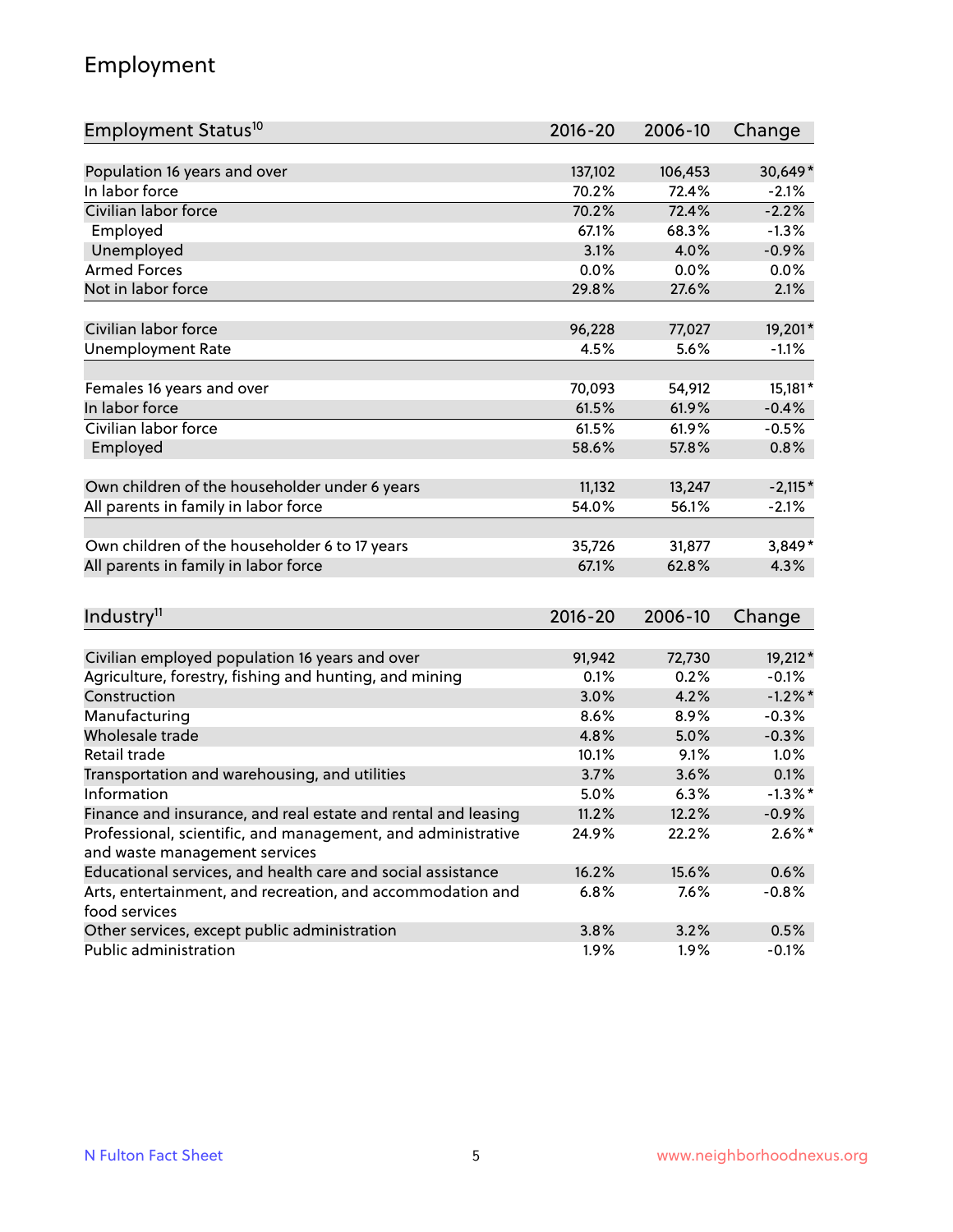# Employment, continued...

| Occupation <sup>12</sup>                                     | $2016 - 20$ | 2006-10 | Change     |
|--------------------------------------------------------------|-------------|---------|------------|
| Civilian employed population 16 years and over               | 91,942      | 72,730  | 19,212*    |
| Management, business, science, and arts occupations          | 61.8%       | 58.3%   | $3.5\%$ *  |
| Service occupations                                          | 8.0%        | 9.0%    | $-1.0%$    |
| Sales and office occupations                                 | 23.4%       | 25.6%   | $-2.2\%$ * |
| Natural<br>and<br>resources,<br>construction,<br>maintenance | 1.9%        | 3.5%    | $-1.6\%$ * |
| occupations                                                  |             |         |            |
| Production, transportation, and material moving occupations  | 5.0%        | 3.6%    | $1.3\%$ *  |
| Class of Worker <sup>13</sup>                                | $2016 - 20$ | 2006-10 | Change     |
| Civilian employed population 16 years and over               | 91,942      | 72,730  | 19,212*    |
| Private wage and salary workers                              | 89.6%       | 86.8%   | 2.8%       |
| Government workers                                           | 5.9%        | 7.1%    | $-1.3%$    |
| Self-employed in own not incorporated business workers       | 4.4%        | 5.9%    | $-1.5%$ *  |
| Unpaid family workers                                        | 0.1%        | 0.2%    | $-0.1%$    |
| Job Flows <sup>14</sup>                                      | 2019        | 2010    | Change     |
|                                                              |             |         |            |
| Total Jobs in district                                       | 139,801     | 96,647  | 43,154     |
| Held by residents of district                                | 14.1%       | 14.5%   | $-0.3%$    |
| Held by non-residents of district                            | 85.9%       | 85.5%   | 0.3%       |
| Jobs by Industry Sector <sup>15</sup>                        | 2019        | 2010    | Change     |
| Total Jobs in district                                       | 139,801     | 96,647  | 43,154     |
| Goods Producing sectors                                      | 5.3%        | 4.7%    | 0.6%       |
| Trade, Transportation, and Utilities sectors                 | 17.7%       | 18.0%   | $-0.3%$    |
| All Other Services sectors                                   | 77.0%       | 77.3%   | $-0.3%$    |
|                                                              |             |         |            |
| Total Jobs in district held by district residents            | 19,721      | 13,968  | 5,753      |
| <b>Goods Producing sectors</b>                               | 4.9%        | 4.1%    | 0.8%       |
| Trade, Transportation, and Utilities sectors                 | 13.0%       | 12.8%   | 0.3%       |
| All Other Services sectors                                   | 82.1%       | 83.1%   | $-1.1%$    |
|                                                              |             |         |            |
| Jobs by Earnings <sup>16</sup>                               | 2019        | 2010    | Change     |
| Total Jobs in district                                       | 139,801     | 96,647  | 43,154     |
| Jobs with earnings \$1250/month or less                      | 16.4%       | 17.7%   | $-1.3%$    |
| Jobs with earnings \$1251/month to \$3333/month              | 21.3%       | 27.1%   | $-5.8%$    |
| Jobs with earnings greater than \$3333/month                 | 62.3%       | 55.2%   | 7.1%       |
|                                                              |             |         |            |
| Total Jobs in district held by district residents            | 19,721      | 13,968  | 5,753      |
| Jobs with earnings \$1250/month or less                      | 18.1%       | 19.9%   | $-1.7%$    |
| Jobs with earnings \$1251/month to \$3333/month              | 16.1%       | 21.0%   | $-5.0%$    |
| Jobs with earnings greater than \$3333/month                 | 65.8%       | 59.1%   | 6.7%       |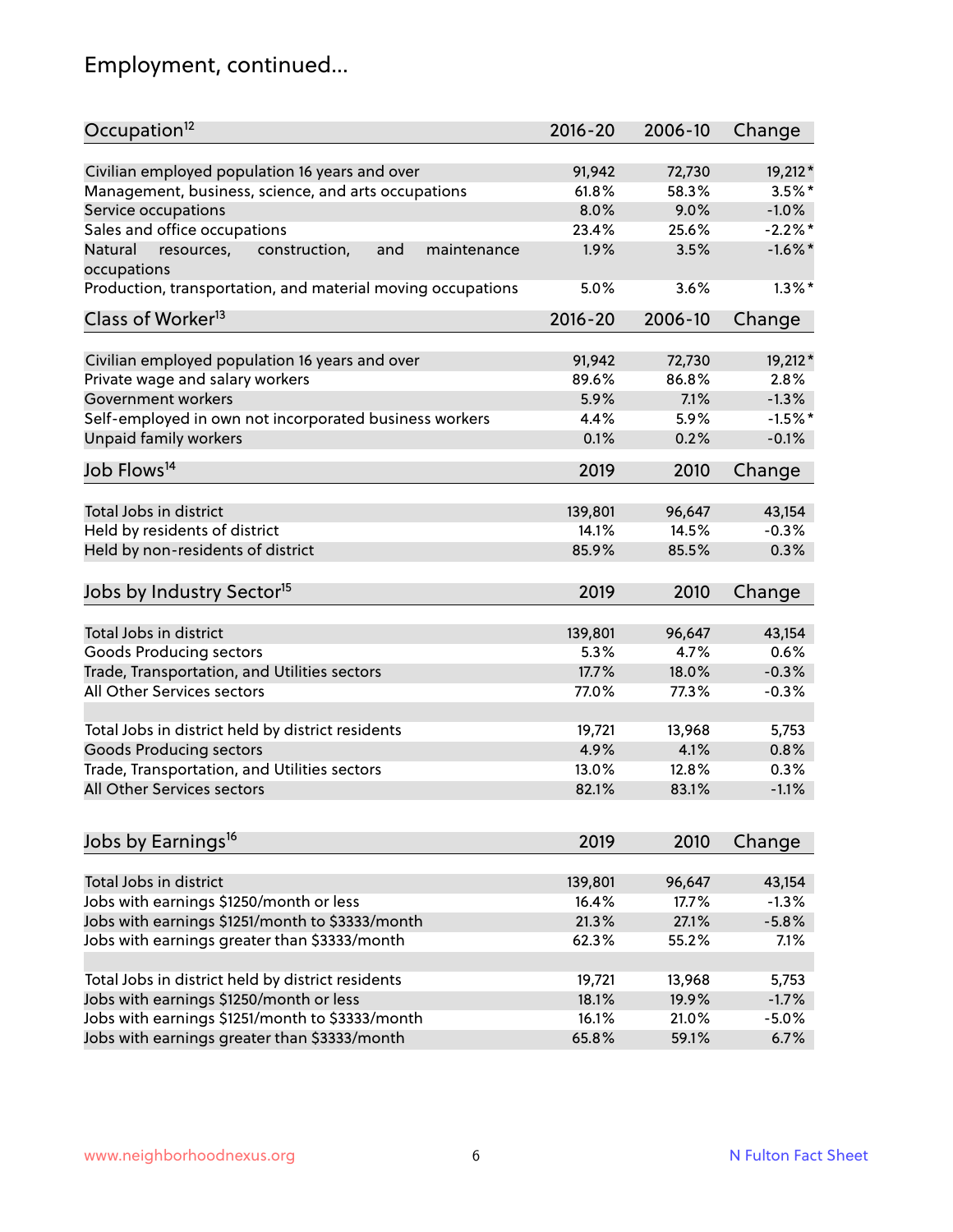# Employment, continued...

| 2010   | Change                                                                          |
|--------|---------------------------------------------------------------------------------|
|        |                                                                                 |
| 96,647 | 43,154                                                                          |
| 20.2%  | $-0.3%$                                                                         |
| 66.1%  | $-6.2%$                                                                         |
| 13.6%  | 6.5%                                                                            |
|        |                                                                                 |
| 13.968 | 5,753                                                                           |
| 18.7%  | 0.1%                                                                            |
| 67.5%  | $-8.4%$                                                                         |
| 13.8%  | 8.2%                                                                            |
|        | 2019<br>139,801<br>20.0%<br>59.9%<br>20.1%<br>19,721<br>18.8%<br>59.2%<br>22.0% |

#### Education

| School Enrollment <sup>18</sup>                | $2016 - 20$ | 2006-10 | Change     |
|------------------------------------------------|-------------|---------|------------|
|                                                |             |         |            |
| Population 3 years and over enrolled in school | 52,012      | 44,296  | $7,716*$   |
| Nursery school, preschool                      | 6.3%        | 9.4%    | $-3.0\%$ * |
| Kindergarten                                   | 4.3%        | 5.7%    | $-1.4\%$ * |
| Elementary school (grades 1-8)                 | 45.6%       | 47.9%   | $-2.4\%$ * |
| High school (grades 9-12)                      | 25.4%       | 24.4%   | 1.0%       |
| College or graduate school                     | 18.4%       | 12.7%   | $5.7\%$ *  |
| Educational Attainment <sup>19</sup>           | $2016 - 20$ | 2006-10 | Change     |
|                                                |             |         |            |
| Population 25 years and over                   | 119,402     | 93,751  | 25,651*    |
| Less than 9th grade                            | 1.8%        | 1.8%    | $-0.0\%$   |
| 9th to 12th grade, no diploma                  | 1.5%        | 1.6%    | $-0.1%$    |
| High school graduate (includes equivalency)    | 9.1%        | 11.7%   | $-2.5%$ *  |
| Some college, no degree                        | 12.6%       | 14.7%   | $-2.1\%$ * |
| Associate's degree                             | 4.9%        | 5.9%    | $-1.0\%$ * |
| Bachelor's degree                              | 40.2%       | 41.7%   | $-1.5%$    |
| Graduate or professional degree                | 29.9%       | 22.6%   | $7.3\%$ *  |
|                                                |             |         |            |
| Percent high school graduate or higher         | 96.7%       | 96.6%   | 0.1%       |
| Percent bachelor's degree or higher            | 70.1%       | 64.3%   | $5.8\%$ *  |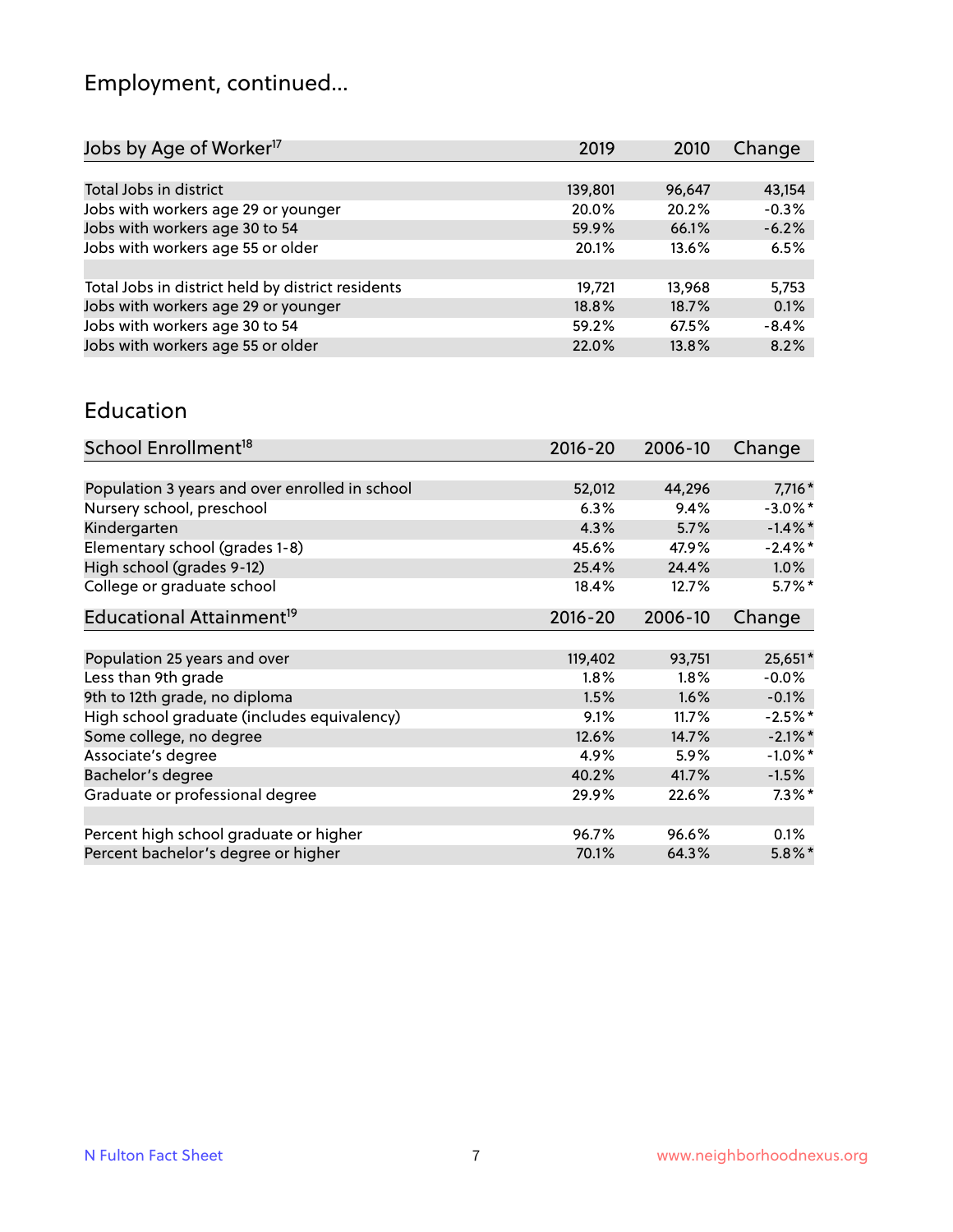## Housing

| <b>Total households</b><br>10,556*<br>62,093<br>51,537<br>Family households (families)<br>77.8%<br>77.1%<br>0.7%<br>$-5.3\%$ *<br>With own children under 18 years<br>42.7%<br>48.0%<br>Married-couple family<br>67.3%<br>66.9%<br>0.4%<br>With own children of the householder under 18 years<br>35.3%<br>41.0%<br>$-5.7\%$ *<br>Male householder, no wife present, family<br>2.4%<br>2.8%<br>$-0.4%$<br>With own children of the householder under 18 years<br>1.5%<br>1.4%<br>0.1%<br>Female householder, no husband present, family<br>8.1%<br>7.4%<br>0.7%<br>With own children of the householder under 18 years<br>5.9%<br>5.6%<br>0.3%<br>Nonfamily households<br>$-0.7%$<br>22.2%<br>22.9%<br>Householder living alone<br>18.4%<br>$-1.0%$<br>19.4%<br>65 years and over<br>5.4%<br>$1.7\%$ *<br>3.7%<br>44.0%<br>49.1%<br>$-5.1\%$ *<br>Households with one or more people under 18 years<br>Households with one or more people 65 years and over<br>19.0%<br>11.9%<br>$7.1\%$ *<br>Average household size<br>2.84<br>0.02<br>2.86<br>Average family size<br>$-0.01$<br>3.29<br>3.30<br>Housing Occupancy <sup>21</sup><br>$2016 - 20$<br>2006-10<br>Change<br>Total housing units<br>65,237<br>55,374<br>$9,863*$<br>95.2%<br>$2.1\%$ *<br>Occupied housing units<br>93.1%<br>Vacant housing units<br>4.8%<br>6.9%<br>$-2.1\%$ *<br>0.8<br>3.5<br>$-2.7*$<br>Homeowner vacancy rate<br>Rental vacancy rate<br>7.1<br>10.8<br>$-3.7$<br>Units in Structure <sup>22</sup><br>$2016 - 20$<br>2006-10<br>Change<br>Total housing units<br>65,237<br>55,374<br>$9,863*$<br>1-unit, detached<br>$-1.5%$ *<br>66.3%<br>67.8%<br>1-unit, attached<br>10.3%<br>9.5%<br>0.7%<br>0.3%<br>2 units<br>0.4%<br>0.1%<br>0.7%<br>$1.2\%$ *<br>3 or 4 units<br>1.9%<br>5 to 9 units<br>4.0%<br>2.9%<br>1.1% | Households by Type <sup>20</sup> | 2016-20 | 2006-10 | Change |
|-------------------------------------------------------------------------------------------------------------------------------------------------------------------------------------------------------------------------------------------------------------------------------------------------------------------------------------------------------------------------------------------------------------------------------------------------------------------------------------------------------------------------------------------------------------------------------------------------------------------------------------------------------------------------------------------------------------------------------------------------------------------------------------------------------------------------------------------------------------------------------------------------------------------------------------------------------------------------------------------------------------------------------------------------------------------------------------------------------------------------------------------------------------------------------------------------------------------------------------------------------------------------------------------------------------------------------------------------------------------------------------------------------------------------------------------------------------------------------------------------------------------------------------------------------------------------------------------------------------------------------------------------------------------------------------------------------------------------------------------------------------------------------------------------------|----------------------------------|---------|---------|--------|
|                                                                                                                                                                                                                                                                                                                                                                                                                                                                                                                                                                                                                                                                                                                                                                                                                                                                                                                                                                                                                                                                                                                                                                                                                                                                                                                                                                                                                                                                                                                                                                                                                                                                                                                                                                                                       |                                  |         |         |        |
|                                                                                                                                                                                                                                                                                                                                                                                                                                                                                                                                                                                                                                                                                                                                                                                                                                                                                                                                                                                                                                                                                                                                                                                                                                                                                                                                                                                                                                                                                                                                                                                                                                                                                                                                                                                                       |                                  |         |         |        |
|                                                                                                                                                                                                                                                                                                                                                                                                                                                                                                                                                                                                                                                                                                                                                                                                                                                                                                                                                                                                                                                                                                                                                                                                                                                                                                                                                                                                                                                                                                                                                                                                                                                                                                                                                                                                       |                                  |         |         |        |
|                                                                                                                                                                                                                                                                                                                                                                                                                                                                                                                                                                                                                                                                                                                                                                                                                                                                                                                                                                                                                                                                                                                                                                                                                                                                                                                                                                                                                                                                                                                                                                                                                                                                                                                                                                                                       |                                  |         |         |        |
|                                                                                                                                                                                                                                                                                                                                                                                                                                                                                                                                                                                                                                                                                                                                                                                                                                                                                                                                                                                                                                                                                                                                                                                                                                                                                                                                                                                                                                                                                                                                                                                                                                                                                                                                                                                                       |                                  |         |         |        |
|                                                                                                                                                                                                                                                                                                                                                                                                                                                                                                                                                                                                                                                                                                                                                                                                                                                                                                                                                                                                                                                                                                                                                                                                                                                                                                                                                                                                                                                                                                                                                                                                                                                                                                                                                                                                       |                                  |         |         |        |
|                                                                                                                                                                                                                                                                                                                                                                                                                                                                                                                                                                                                                                                                                                                                                                                                                                                                                                                                                                                                                                                                                                                                                                                                                                                                                                                                                                                                                                                                                                                                                                                                                                                                                                                                                                                                       |                                  |         |         |        |
|                                                                                                                                                                                                                                                                                                                                                                                                                                                                                                                                                                                                                                                                                                                                                                                                                                                                                                                                                                                                                                                                                                                                                                                                                                                                                                                                                                                                                                                                                                                                                                                                                                                                                                                                                                                                       |                                  |         |         |        |
|                                                                                                                                                                                                                                                                                                                                                                                                                                                                                                                                                                                                                                                                                                                                                                                                                                                                                                                                                                                                                                                                                                                                                                                                                                                                                                                                                                                                                                                                                                                                                                                                                                                                                                                                                                                                       |                                  |         |         |        |
|                                                                                                                                                                                                                                                                                                                                                                                                                                                                                                                                                                                                                                                                                                                                                                                                                                                                                                                                                                                                                                                                                                                                                                                                                                                                                                                                                                                                                                                                                                                                                                                                                                                                                                                                                                                                       |                                  |         |         |        |
|                                                                                                                                                                                                                                                                                                                                                                                                                                                                                                                                                                                                                                                                                                                                                                                                                                                                                                                                                                                                                                                                                                                                                                                                                                                                                                                                                                                                                                                                                                                                                                                                                                                                                                                                                                                                       |                                  |         |         |        |
|                                                                                                                                                                                                                                                                                                                                                                                                                                                                                                                                                                                                                                                                                                                                                                                                                                                                                                                                                                                                                                                                                                                                                                                                                                                                                                                                                                                                                                                                                                                                                                                                                                                                                                                                                                                                       |                                  |         |         |        |
|                                                                                                                                                                                                                                                                                                                                                                                                                                                                                                                                                                                                                                                                                                                                                                                                                                                                                                                                                                                                                                                                                                                                                                                                                                                                                                                                                                                                                                                                                                                                                                                                                                                                                                                                                                                                       |                                  |         |         |        |
|                                                                                                                                                                                                                                                                                                                                                                                                                                                                                                                                                                                                                                                                                                                                                                                                                                                                                                                                                                                                                                                                                                                                                                                                                                                                                                                                                                                                                                                                                                                                                                                                                                                                                                                                                                                                       |                                  |         |         |        |
|                                                                                                                                                                                                                                                                                                                                                                                                                                                                                                                                                                                                                                                                                                                                                                                                                                                                                                                                                                                                                                                                                                                                                                                                                                                                                                                                                                                                                                                                                                                                                                                                                                                                                                                                                                                                       |                                  |         |         |        |
|                                                                                                                                                                                                                                                                                                                                                                                                                                                                                                                                                                                                                                                                                                                                                                                                                                                                                                                                                                                                                                                                                                                                                                                                                                                                                                                                                                                                                                                                                                                                                                                                                                                                                                                                                                                                       |                                  |         |         |        |
|                                                                                                                                                                                                                                                                                                                                                                                                                                                                                                                                                                                                                                                                                                                                                                                                                                                                                                                                                                                                                                                                                                                                                                                                                                                                                                                                                                                                                                                                                                                                                                                                                                                                                                                                                                                                       |                                  |         |         |        |
|                                                                                                                                                                                                                                                                                                                                                                                                                                                                                                                                                                                                                                                                                                                                                                                                                                                                                                                                                                                                                                                                                                                                                                                                                                                                                                                                                                                                                                                                                                                                                                                                                                                                                                                                                                                                       |                                  |         |         |        |
|                                                                                                                                                                                                                                                                                                                                                                                                                                                                                                                                                                                                                                                                                                                                                                                                                                                                                                                                                                                                                                                                                                                                                                                                                                                                                                                                                                                                                                                                                                                                                                                                                                                                                                                                                                                                       |                                  |         |         |        |
|                                                                                                                                                                                                                                                                                                                                                                                                                                                                                                                                                                                                                                                                                                                                                                                                                                                                                                                                                                                                                                                                                                                                                                                                                                                                                                                                                                                                                                                                                                                                                                                                                                                                                                                                                                                                       |                                  |         |         |        |
|                                                                                                                                                                                                                                                                                                                                                                                                                                                                                                                                                                                                                                                                                                                                                                                                                                                                                                                                                                                                                                                                                                                                                                                                                                                                                                                                                                                                                                                                                                                                                                                                                                                                                                                                                                                                       |                                  |         |         |        |
|                                                                                                                                                                                                                                                                                                                                                                                                                                                                                                                                                                                                                                                                                                                                                                                                                                                                                                                                                                                                                                                                                                                                                                                                                                                                                                                                                                                                                                                                                                                                                                                                                                                                                                                                                                                                       |                                  |         |         |        |
|                                                                                                                                                                                                                                                                                                                                                                                                                                                                                                                                                                                                                                                                                                                                                                                                                                                                                                                                                                                                                                                                                                                                                                                                                                                                                                                                                                                                                                                                                                                                                                                                                                                                                                                                                                                                       |                                  |         |         |        |
|                                                                                                                                                                                                                                                                                                                                                                                                                                                                                                                                                                                                                                                                                                                                                                                                                                                                                                                                                                                                                                                                                                                                                                                                                                                                                                                                                                                                                                                                                                                                                                                                                                                                                                                                                                                                       |                                  |         |         |        |
|                                                                                                                                                                                                                                                                                                                                                                                                                                                                                                                                                                                                                                                                                                                                                                                                                                                                                                                                                                                                                                                                                                                                                                                                                                                                                                                                                                                                                                                                                                                                                                                                                                                                                                                                                                                                       |                                  |         |         |        |
|                                                                                                                                                                                                                                                                                                                                                                                                                                                                                                                                                                                                                                                                                                                                                                                                                                                                                                                                                                                                                                                                                                                                                                                                                                                                                                                                                                                                                                                                                                                                                                                                                                                                                                                                                                                                       |                                  |         |         |        |
|                                                                                                                                                                                                                                                                                                                                                                                                                                                                                                                                                                                                                                                                                                                                                                                                                                                                                                                                                                                                                                                                                                                                                                                                                                                                                                                                                                                                                                                                                                                                                                                                                                                                                                                                                                                                       |                                  |         |         |        |
|                                                                                                                                                                                                                                                                                                                                                                                                                                                                                                                                                                                                                                                                                                                                                                                                                                                                                                                                                                                                                                                                                                                                                                                                                                                                                                                                                                                                                                                                                                                                                                                                                                                                                                                                                                                                       |                                  |         |         |        |
|                                                                                                                                                                                                                                                                                                                                                                                                                                                                                                                                                                                                                                                                                                                                                                                                                                                                                                                                                                                                                                                                                                                                                                                                                                                                                                                                                                                                                                                                                                                                                                                                                                                                                                                                                                                                       |                                  |         |         |        |
|                                                                                                                                                                                                                                                                                                                                                                                                                                                                                                                                                                                                                                                                                                                                                                                                                                                                                                                                                                                                                                                                                                                                                                                                                                                                                                                                                                                                                                                                                                                                                                                                                                                                                                                                                                                                       |                                  |         |         |        |
|                                                                                                                                                                                                                                                                                                                                                                                                                                                                                                                                                                                                                                                                                                                                                                                                                                                                                                                                                                                                                                                                                                                                                                                                                                                                                                                                                                                                                                                                                                                                                                                                                                                                                                                                                                                                       |                                  |         |         |        |
|                                                                                                                                                                                                                                                                                                                                                                                                                                                                                                                                                                                                                                                                                                                                                                                                                                                                                                                                                                                                                                                                                                                                                                                                                                                                                                                                                                                                                                                                                                                                                                                                                                                                                                                                                                                                       |                                  |         |         |        |
|                                                                                                                                                                                                                                                                                                                                                                                                                                                                                                                                                                                                                                                                                                                                                                                                                                                                                                                                                                                                                                                                                                                                                                                                                                                                                                                                                                                                                                                                                                                                                                                                                                                                                                                                                                                                       |                                  |         |         |        |
|                                                                                                                                                                                                                                                                                                                                                                                                                                                                                                                                                                                                                                                                                                                                                                                                                                                                                                                                                                                                                                                                                                                                                                                                                                                                                                                                                                                                                                                                                                                                                                                                                                                                                                                                                                                                       |                                  |         |         |        |
|                                                                                                                                                                                                                                                                                                                                                                                                                                                                                                                                                                                                                                                                                                                                                                                                                                                                                                                                                                                                                                                                                                                                                                                                                                                                                                                                                                                                                                                                                                                                                                                                                                                                                                                                                                                                       |                                  |         |         |        |
|                                                                                                                                                                                                                                                                                                                                                                                                                                                                                                                                                                                                                                                                                                                                                                                                                                                                                                                                                                                                                                                                                                                                                                                                                                                                                                                                                                                                                                                                                                                                                                                                                                                                                                                                                                                                       |                                  |         |         |        |
|                                                                                                                                                                                                                                                                                                                                                                                                                                                                                                                                                                                                                                                                                                                                                                                                                                                                                                                                                                                                                                                                                                                                                                                                                                                                                                                                                                                                                                                                                                                                                                                                                                                                                                                                                                                                       |                                  |         |         |        |
| $-2.5%$ *<br>10 to 19 units<br>8.2%<br>10.7%                                                                                                                                                                                                                                                                                                                                                                                                                                                                                                                                                                                                                                                                                                                                                                                                                                                                                                                                                                                                                                                                                                                                                                                                                                                                                                                                                                                                                                                                                                                                                                                                                                                                                                                                                          |                                  |         |         |        |
| 20 or more units<br>8.5%<br>8.0%<br>0.5%                                                                                                                                                                                                                                                                                                                                                                                                                                                                                                                                                                                                                                                                                                                                                                                                                                                                                                                                                                                                                                                                                                                                                                                                                                                                                                                                                                                                                                                                                                                                                                                                                                                                                                                                                              |                                  |         |         |        |
| Mobile home<br>0.3%<br>0.3%<br>0.0%                                                                                                                                                                                                                                                                                                                                                                                                                                                                                                                                                                                                                                                                                                                                                                                                                                                                                                                                                                                                                                                                                                                                                                                                                                                                                                                                                                                                                                                                                                                                                                                                                                                                                                                                                                   |                                  |         |         |        |
| Boat, RV, van, etc.<br>0.0%<br>0.0%<br>0.0%                                                                                                                                                                                                                                                                                                                                                                                                                                                                                                                                                                                                                                                                                                                                                                                                                                                                                                                                                                                                                                                                                                                                                                                                                                                                                                                                                                                                                                                                                                                                                                                                                                                                                                                                                           |                                  |         |         |        |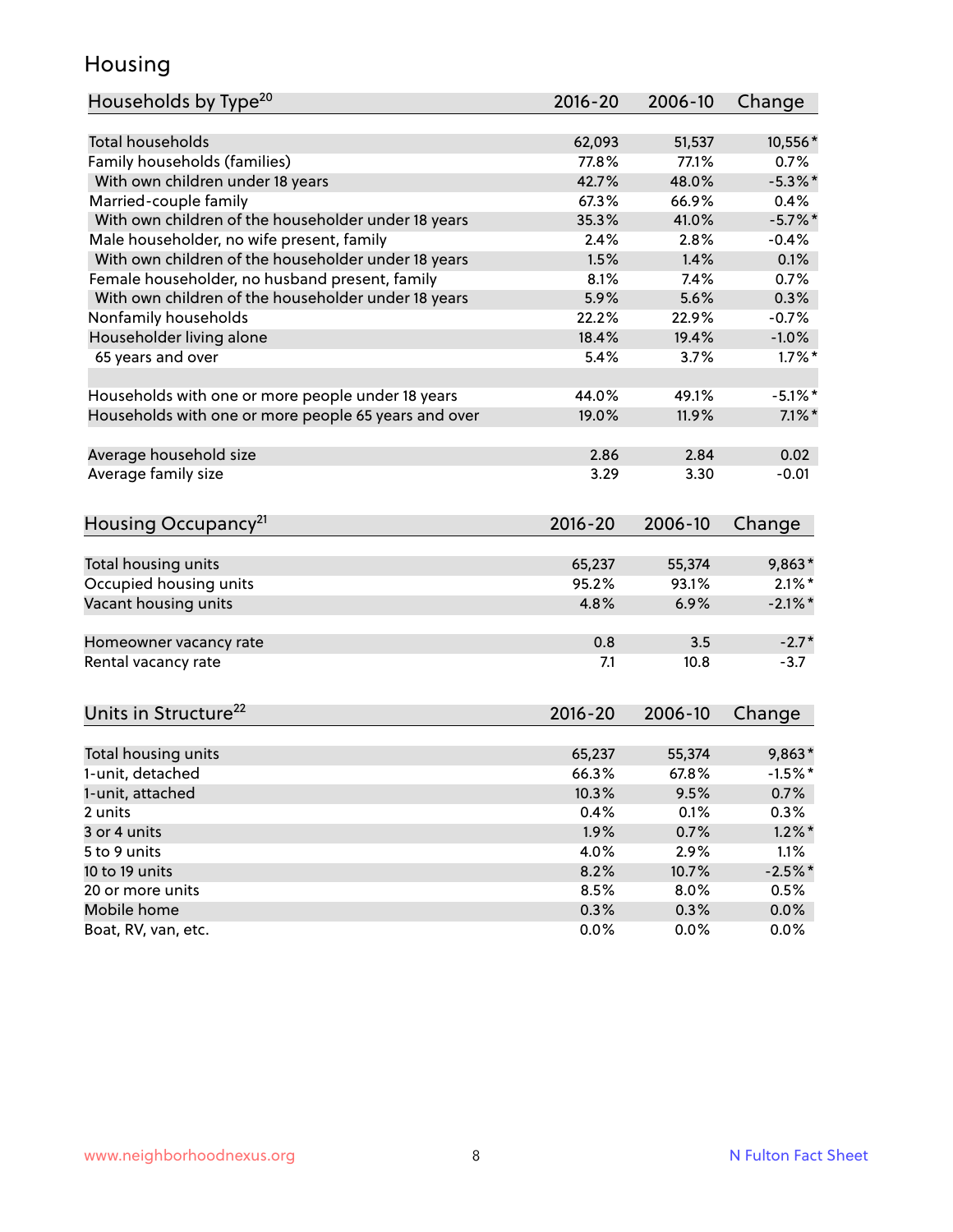# Housing, Continued...

| Year Structure Built <sup>23</sup>             | 2016-20     | 2006-10 | Change     |
|------------------------------------------------|-------------|---------|------------|
| Total housing units                            | 65,237      | 55,374  | 9,863*     |
| Built 2014 or later                            | 6.6%        | (X)     | (X)        |
| Built 2010 to 2013                             | 5.0%        | (X)     | (X)        |
| Built 2000 to 2009                             | 22.5%       | 25.7%   | $-3.2\%$ * |
| Built 1990 to 1999                             | 42.3%       | 49.2%   | $-6.9\%$ * |
| Built 1980 to 1989                             | 17.9%       | 17.9%   | $-0.0%$    |
| Built 1970 to 1979                             | 3.5%        | 4.2%    | $-0.6%$    |
| Built 1960 to 1969                             | 1.1%        | 1.4%    | $-0.3%$    |
| Built 1950 to 1959                             | 0.5%        | 0.7%    | $-0.2%$    |
| Built 1940 to 1949                             | 0.1%        | 0.4%    | $-0.3%$    |
| Built 1939 or earlier                          | 0.4%        | 0.6%    | $-0.2%$    |
| Housing Tenure <sup>24</sup>                   | $2016 - 20$ | 2006-10 |            |
|                                                |             |         | Change     |
| Occupied housing units                         | 62,093      | 51,537  | 10,556*    |
| Owner-occupied                                 | 72.3%       | 74.4%   | $-2.1\%$ * |
| Renter-occupied                                | 27.7%       | 25.6%   | $2.1\%$ *  |
| Average household size of owner-occupied unit  | 3.02        | 3.02    | 0.00       |
| Average household size of renter-occupied unit | 2.45        | 2.33    | 0.12       |
| Residence 1 Year Ago <sup>25</sup>             | $2016 - 20$ | 2006-10 | Change     |
|                                                |             |         |            |
| Population 1 year and over                     | 176,636     | 145,212 | 31,424*    |
| Same house                                     | 85.6%       | 84.7%   | 1.0%       |
| Different house in the U.S.                    | 12.6%       | 13.9%   | $-1.3%$    |
| Same county                                    | 5.8%        | 5.7%    | 0.1%       |
| Different county                               | 6.8%        | 8.3%    | $-1.4\%$ * |
| Same state                                     | 3.6%        | 2.8%    | $0.8\%$ *  |
| Different state                                | 3.3%        | 5.5%    | $-2.2\%$ * |
| Abroad                                         | 1.8%        | 1.4%    | 0.4%       |
| Value of Housing Unit <sup>26</sup>            | $2016 - 20$ | 2006-10 | Change     |
| Owner-occupied units                           | 44,916      | 38,360  | $6,556*$   |
| Less than \$50,000                             | 0.9%        | 0.9%    | 0.0%       |
| \$50,000 to \$99,999                           | 1.0%        | 0.3%    | 0.6%       |
| \$100,000 to \$149,999                         | 1.4%        | 3.5%    | $-2.1%$    |
| \$150,000 to \$199,999                         | 3.3%        | 8.0%    | $-4.7%$ *  |
| \$200,000 to \$299,999                         | 14.4%       | 23.6%   | $-9.1\%$ * |
| \$300,000 to \$499,999                         | 38.7%       | 37.5%   | 1.2%       |
| \$500,000 to \$999,999                         | 36.3%       | 23.0%   | 13.3%*     |
| \$1,000,000 or more                            | 4.0%        | 3.2%    | 0.8%       |
| Median (dollars)                               | 450,692     | 362,856 | 87,836*    |
| Mortgage Status <sup>27</sup>                  | $2016 - 20$ | 2006-10 | Change     |
|                                                |             |         |            |
| Owner-occupied units                           | 44,916      | 38,360  | $6,556*$   |
| Housing units with a mortgage                  | 76.9%       | 87.6%   | $-10.7%$ * |
| Housing units without a mortgage               | 23.1%       | 12.4%   | 10.7%*     |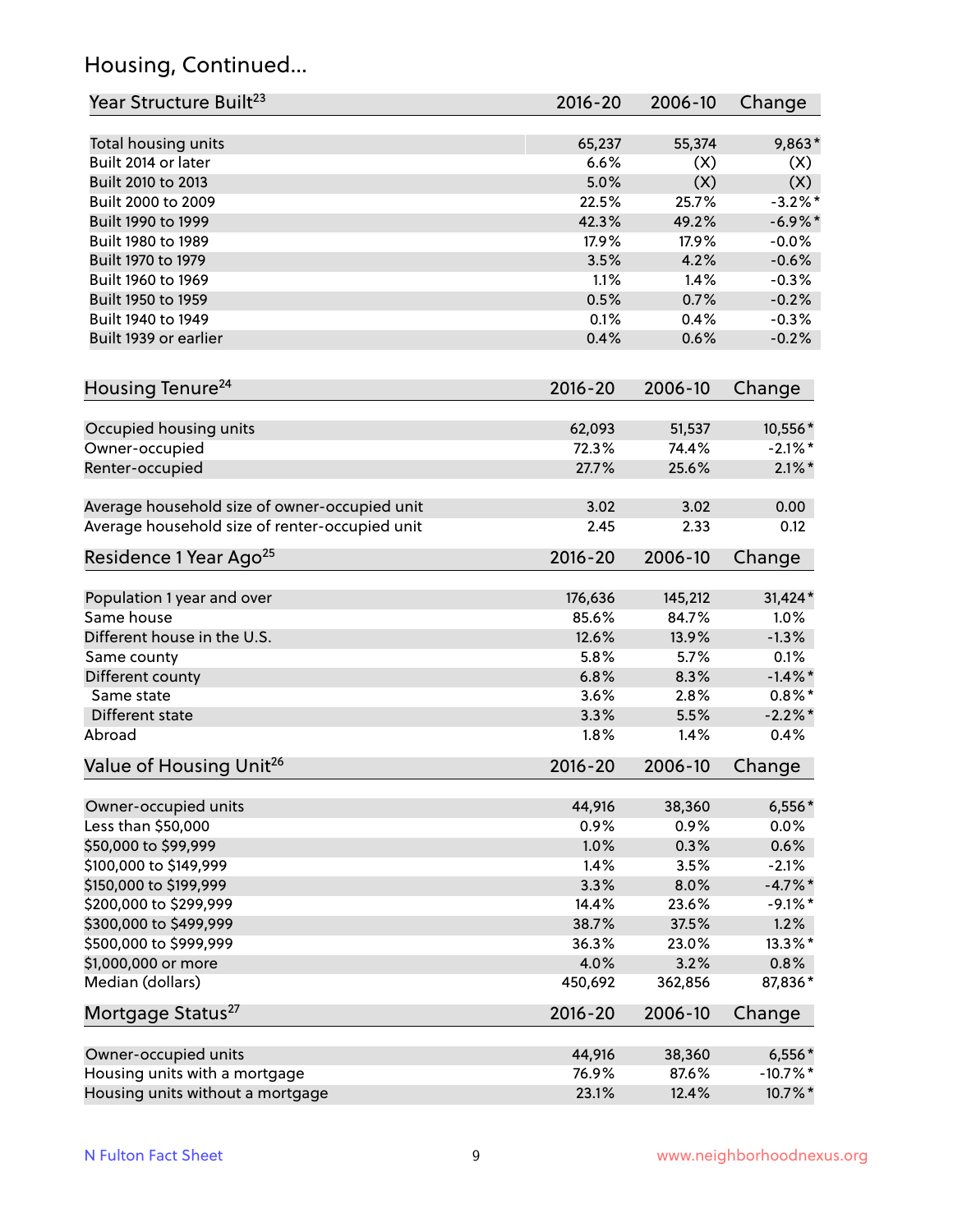# Housing, Continued...

| Selected Monthly Owner Costs <sup>28</sup>                                            | 2016-20 | 2006-10 | Change     |
|---------------------------------------------------------------------------------------|---------|---------|------------|
| Housing units with a mortgage                                                         | 34,540  | 33,607  | 933        |
| Less than \$300                                                                       | 0.3%    | 0.0%    | 0.3%       |
| \$300 to \$499                                                                        | 0.0%    | 0.2%    | $-0.2%$    |
| \$500 to \$999                                                                        | 2.8%    | 3.1%    | $-0.2%$    |
| \$1,000 to \$1,499                                                                    | 10.6%   | 12.3%   | $-1.7%$    |
| \$1,500 to \$1,999                                                                    | 18.7%   | 22.1%   | $-3.4\%$ * |
| \$2,000 to \$2,999                                                                    | 38.2%   | 36.9%   | 1.3%       |
| \$3,000 or more                                                                       | 29.3%   | 25.4%   | 4.0%*      |
| Median (dollars)                                                                      | 2,432   | 2,307   | $125*$     |
| Housing units without a mortgage                                                      | 10,376  | 4,753   | $5,623*$   |
| Less than \$150                                                                       | 0.7%    | 0.8%    | $-0.1%$    |
| \$150 to \$249                                                                        | 2.5%    | 1.7%    | 0.8%       |
| \$250 to \$349                                                                        | 2.1%    | 6.1%    | $-4.0%$    |
| \$350 to \$499                                                                        | 12.1%   | 16.1%   | $-3.9%$    |
| \$500 to \$699                                                                        | 21.1%   | 26.3%   | $-5.2%$    |
| \$700 or more                                                                         | 61.5%   | 49.0%   | 12.5%*     |
| Median (dollars)                                                                      | 790     | 691     | $99*$      |
| Household Income <sup>29</sup>                                                        |         |         |            |
| Housing units with a mortgage (excluding units where                                  | 34,467  | 33,535  | 932        |
| SMOCAPI cannot be computed)<br>Less than 20.0 percent                                 | 58.0%   | 40.9%   | 17.1%*     |
| 20.0 to 24.9 percent                                                                  | 14.4%   | 17.2%   | $-2.8\%$ * |
| 25.0 to 29.9 percent                                                                  | 8.7%    | 12.2%   | $-3.5%$ *  |
| 30.0 to 34.9 percent                                                                  | 4.9%    | 8.5%    | $-3.6\%$ * |
| 35.0 percent or more                                                                  | 14.0%   | 21.2%   | $-7.2\%$ * |
|                                                                                       |         |         |            |
| Not computed                                                                          | 73      | 72      | 1          |
| Housing unit without a mortgage (excluding units where<br>SMOCAPI cannot be computed) | 10,161  | 4,672   | 5,489*     |
| Less than 10.0 percent                                                                | 64.0%   | 46.6%   | 17.4%      |
| 10.0 to 14.9 percent                                                                  | 13.4%   | 17.5%   | $-4.1%$ *  |
| 15.0 to 19.9 percent                                                                  | 5.4%    | 10.8%   | $-5.4%$    |
| 20.0 to 24.9 percent                                                                  | 5.3%    | 8.2%    | $-2.9%$    |
| 25.0 to 29.9 percent                                                                  | 1.8%    | 3.1%    | $-1.3%$    |
| 30.0 to 34.9 percent                                                                  | 2.3%    | 3.2%    | $-0.9%$    |
| 35.0 percent or more                                                                  | 7.8%    | 10.7%   | $-2.9%$    |
| Not computed                                                                          | 215     | 81      | 134        |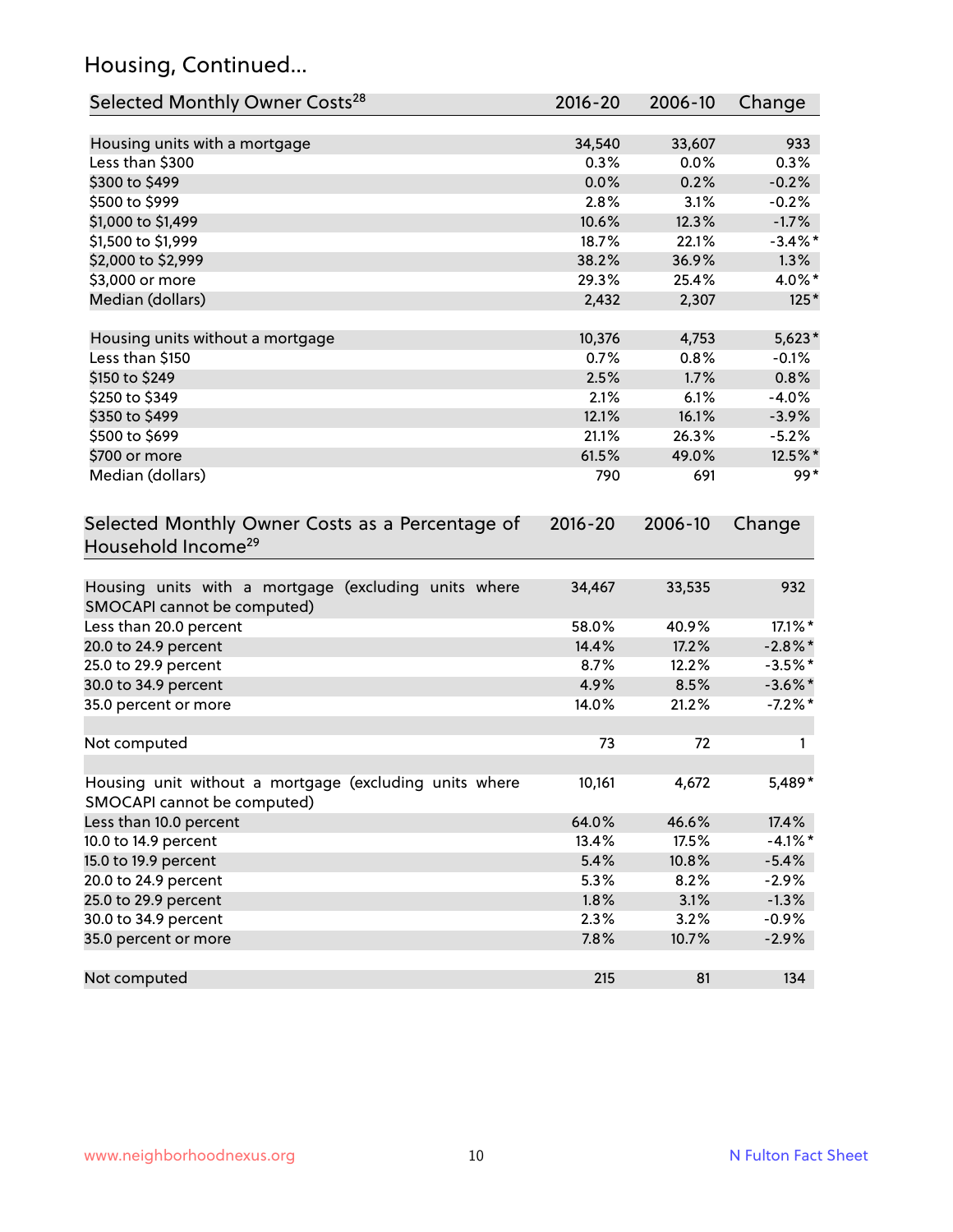# Housing, Continued...

| Gross Rent <sup>30</sup>                                                       | 2016-20     | 2006-10 | Change      |
|--------------------------------------------------------------------------------|-------------|---------|-------------|
| Occupied units paying rent                                                     | 16,670      | 13,066  | $3,604*$    |
| Less than \$200                                                                | 0.0%        | 0.3%    | $-0.3%$     |
| \$200 to \$499                                                                 | 1.5%        | 1.1%    | 0.4%        |
| \$500 to \$749                                                                 | 0.7%        | 3.1%    | $-2.4%$     |
| \$750 to \$999                                                                 | 2.5%        | 34.6%   | $-32.0\%$ * |
| \$1,000 to \$1,499                                                             | 45.7%       | 48.2%   | $-2.5%$     |
| \$1,500 to \$1,999                                                             | 32.2%       | 8.9%    | 23.3%*      |
| \$2,000 or more                                                                | 17.4%       | 3.8%    | 13.5%*      |
| Median (dollars)                                                               | 1,497       | 1,329   | $168*$      |
| No rent paid                                                                   | 507         | 111     | 396         |
| Gross Rent as a Percentage of Household Income <sup>31</sup>                   | $2016 - 20$ | 2006-10 | Change      |
| Occupied units paying rent (excluding units where GRAPI<br>cannot be computed) | 16,619      | 12,912  | $3,707*$    |
| Less than 15.0 percent                                                         | 13.6%       | 22.1%   | $-8.5%$ *   |
| 15.0 to 19.9 percent                                                           | 18.9%       | 14.4%   | 4.5%*       |
| 20.0 to 24.9 percent                                                           | 16.6%       | 16.8%   | $-0.2%$     |
| 25.0 to 29.9 percent                                                           | 10.1%       | 11.9%   | $-1.8%$     |
| 30.0 to 34.9 percent                                                           | 8.2%        | 8.4%    | $-0.1%$     |
| 35.0 percent or more                                                           | 32.6%       | 26.4%   | 6.1%        |
| Not computed                                                                   | 558         | 265     | 293         |
| Transportation                                                                 |             |         |             |
| Commuting to Work <sup>32</sup>                                                | 2016-20     | 2006-10 | Change      |
| Workers 16 years and over                                                      | 90,274      | 71,454  | 18,820*     |
| Car, truck, or van - drove alone                                               | 72.6%       | 79.9%   | $-7.3\%$ *  |
| Car, truck, or van - carpooled                                                 | 5.7%        | 5.9%    | $-0.1%$     |
| Public transportation (excluding taxicab)                                      | 1.2%        | 0.8%    | 0.4%        |
| Walked                                                                         | 0.9%        | 1.4%    | $-0.4%$     |
| Other means                                                                    | 1.4%        | 0.9%    | 0.5%        |
| Worked at home                                                                 | 18.0%       | 11.1%   | $6.9\%$ *   |
| Mean travel time to work (minutes)                                             | 30.6        | 28.5    | $2.1*$      |
| Vehicles Available <sup>33</sup>                                               | 2016-20     | 2006-10 | Change      |
| Occupied housing units                                                         | 62,093      | 51,537  | 10,556*     |
| No vehicles available                                                          | 2.8%        | 1.9%    | 0.9%        |
| 1 vehicle available                                                            | 26.6%       | 27.6%   | $-1.1%$     |
| 2 vehicles available                                                           | 44.5%       | 49.9%   | $-5.5\%$ *  |
| 3 or more vehicles available                                                   | 26.2%       | 20.5%   | $5.7\%$ *   |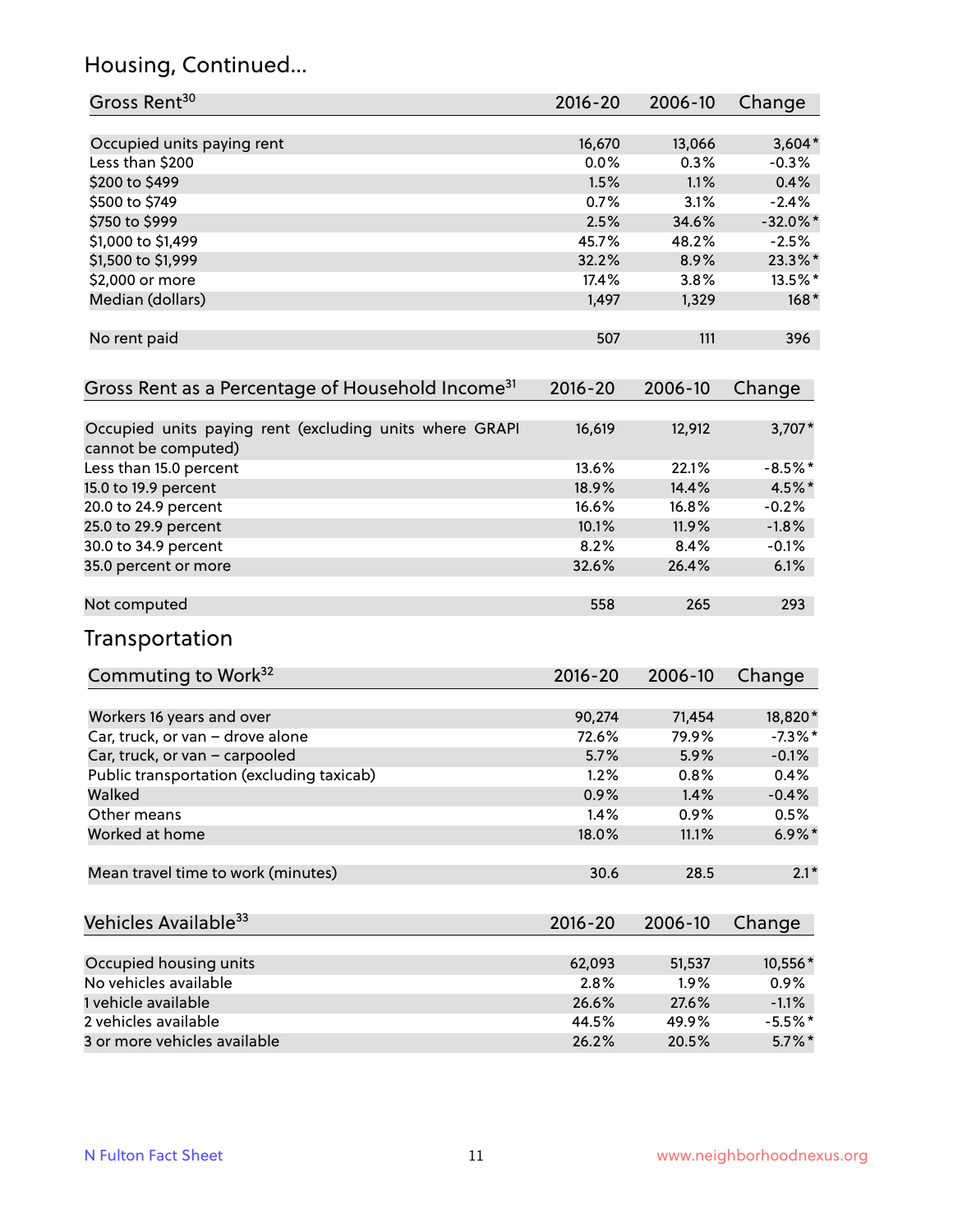### Health

| Health Insurance coverage <sup>34</sup> | 2016-20 |
|-----------------------------------------|---------|
|-----------------------------------------|---------|

| Civilian Noninstitutionalized Population                | 177,914 |
|---------------------------------------------------------|---------|
| With health insurance coverage                          | 93.4%   |
| With private health insurance coverage                  | 86.0%   |
| With public health coverage                             | 14.1%   |
| No health insurance coverage                            | 6.6%    |
| Civilian Noninstitutionalized Population Under 19 years | 50,190  |
| No health insurance coverage                            | 4.4%    |
| Civilian Noninstitutionalized Population 19 to 64 years | 110,455 |
| In labor force:                                         | 89,248  |
| Employed:                                               | 85,480  |
| With health insurance coverage                          | 92.3%   |
| With private health insurance coverage                  | 91.6%   |
| With public coverage                                    | 1.9%    |
| No health insurance coverage                            | 7.7%    |
| Unemployed:                                             | 3,768   |
| With health insurance coverage                          | 85.1%   |
| With private health insurance coverage                  | 81.6%   |
| With public coverage                                    | $5.0\%$ |
| No health insurance coverage                            | 14.9%   |
| Not in labor force:                                     | 21,207  |
| With health insurance coverage                          | 89.8%   |
| With private health insurance coverage                  | 87.2%   |
| With public coverage                                    | 7.4%    |
| No health insurance coverage                            | 10.2%   |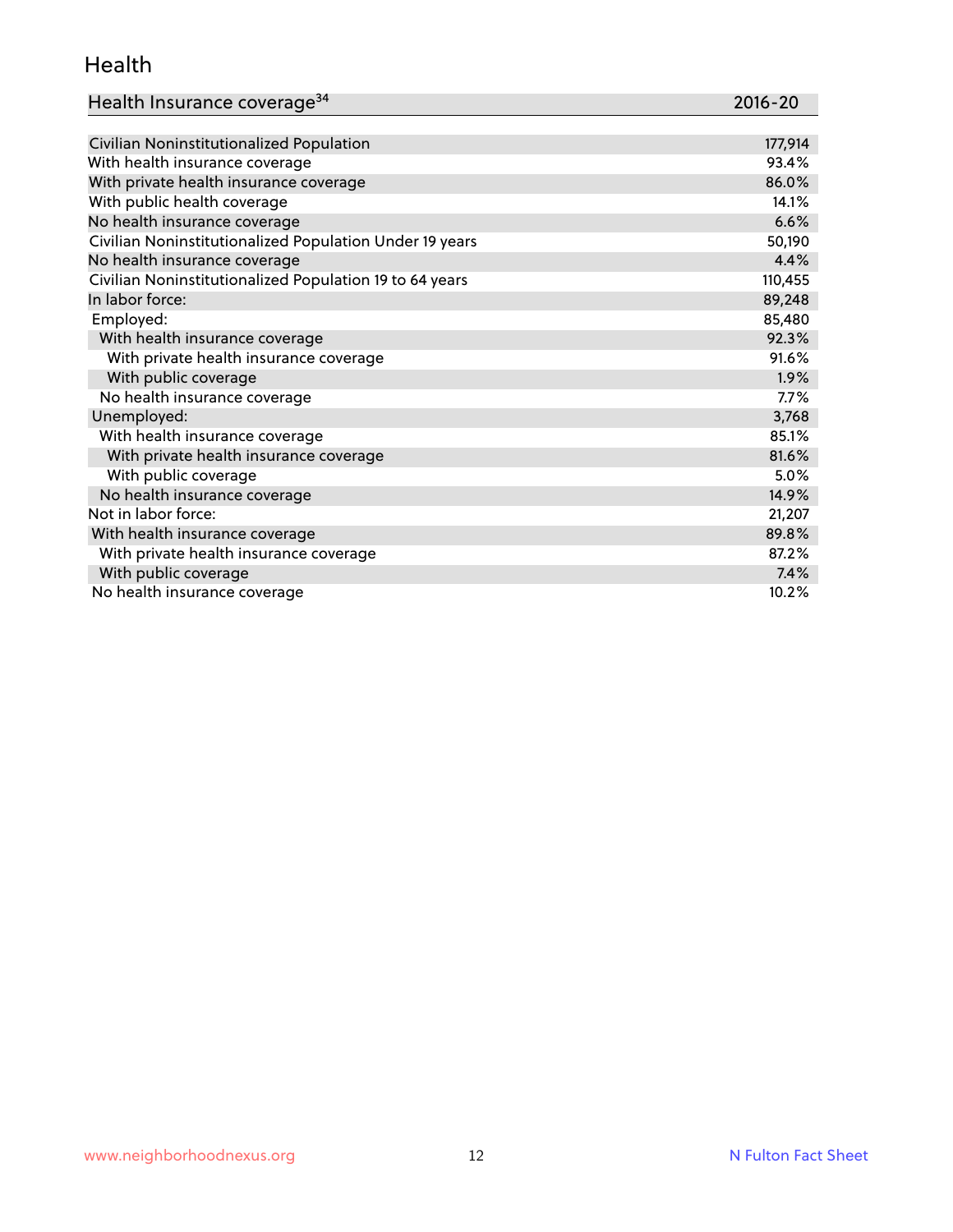# Employment Forecasts

| Forecast Employment by Sector <sup>35</sup>      | 2030    | 2020    | Change   |
|--------------------------------------------------|---------|---------|----------|
|                                                  |         |         |          |
| <b>All Sectors</b>                               | 139,100 | 133,048 | 4.5%     |
| Goods Producing                                  | 6,065   | 6,211   | $-2.4%$  |
| Agriculture, forestry, fishing and hunting       | 37      | 50      | $-26.0%$ |
| Mining                                           | 61      | 84      | $-27.4%$ |
| Construction                                     | 3,143   | 3,068   | 2.4%     |
| Manufacturing                                    | 2,824   | 3,009   | $-6.1%$  |
| Service Providing                                | 27,608  | 27,073  | 2.0%     |
| Wholesale trade                                  | 10,280  | 10,416  | $-1.3%$  |
| Retail trade                                     | 14,806  | 14,013  | 5.7%     |
| Transportation and warehousing                   | 2,428   | 2,527   | $-3.9%$  |
| <b>Utilities</b>                                 | 94      | 117     | $-19.7%$ |
| Information                                      | 15,200  | 14,596  | 4.1%     |
| <b>Financial activities</b>                      | 17,092  | 17,586  | $-2.8%$  |
| Finance and insurance                            | 14,203  | 14,469  | $-1.8%$  |
| Real estate and rental and leasing               | 2,889   | 3,117   | $-7.3%$  |
| Professional and business services               | 22,752  | 21,733  | 4.7%     |
| Professional, scientific, and technical services | 19,664  | 18,605  | 5.7%     |
| Management of companies and enterprises          | 3,088   | 3,128   | $-1.3%$  |
| <b>Education and health services</b>             | 18,277  | 15,688  | 16.5%    |
| <b>Education services</b>                        | 6,428   | 6,072   | 5.9%     |
| Health care and social assistance                | 11,849  | 9,616   | 23.2%    |
| Leisure and hospitality                          | 14,082  | 13,913  | 1.2%     |
| Arts, entertainment, and recreation              | 3,219   | 3,258   | $-1.2%$  |
| Accommodation and food services                  | 10,863  | 10,655  | 2.0%     |
| Other services, except public administration     | 3,087   | 3,132   | $-1.4%$  |
| <b>Public administration</b>                     | 1,856   | 1,736   | 6.9%     |

# Population Forecasts

| Population Forecasts <sup>36</sup> | 2030    | 2020    | Change  |
|------------------------------------|---------|---------|---------|
|                                    |         |         |         |
| <b>Total Population</b>            | 181.274 | 174.893 | $3.6\%$ |
| <b>Total Households</b>            | 68.315  | 65.469  | 4.3%    |